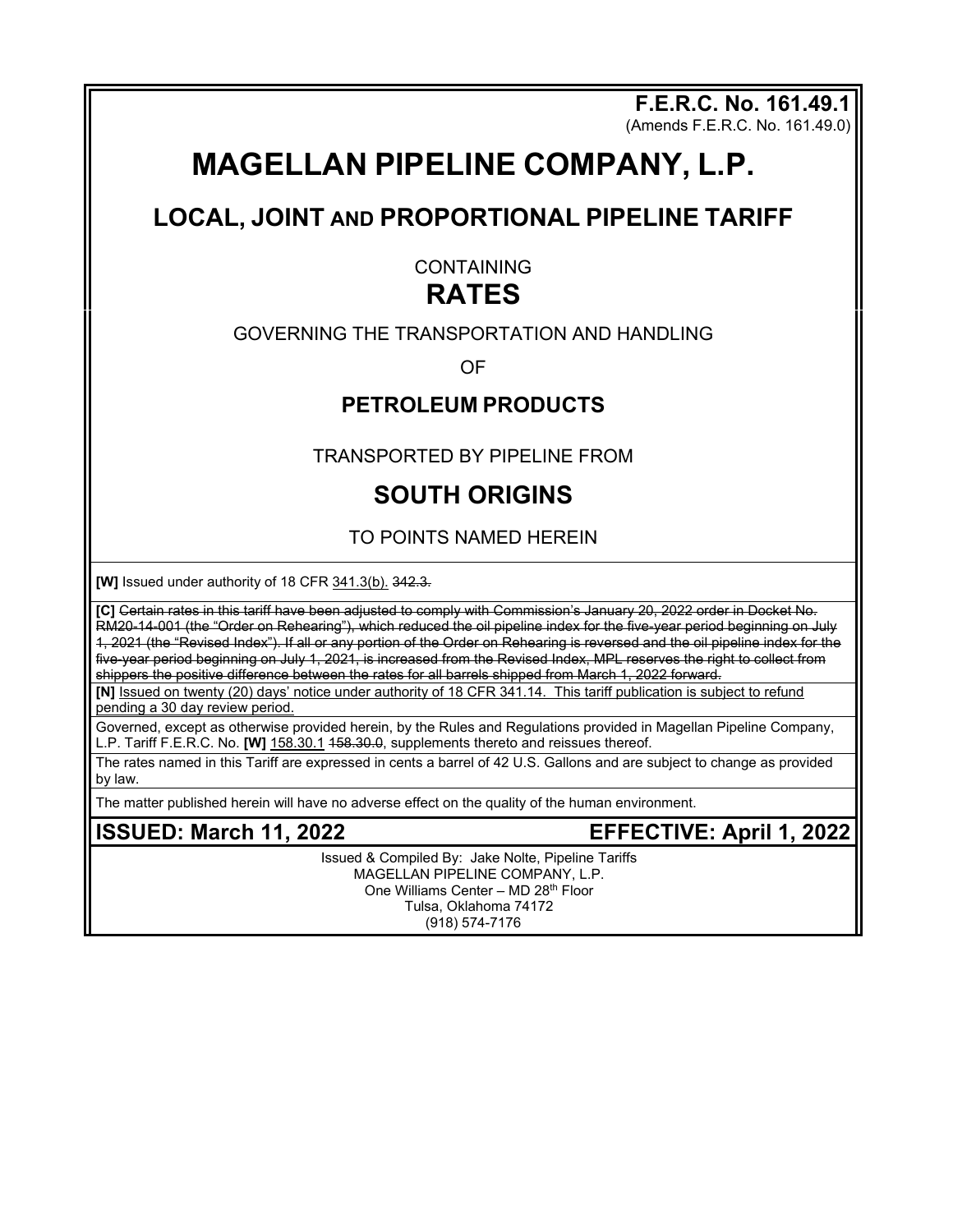#### **LOCAL and JOINT RATES**

Rates in Cents Per Barrel

**[U]** Unchanged. All rates in Items 100 and 200 are unchanged. All Rates are for pipeline transportation only.

| <b>Item</b><br>No. | From                                 | Т٥                                                       | Rate   |
|--------------------|--------------------------------------|----------------------------------------------------------|--------|
| 100                | <b>Houston TX</b>                    | Tulsa, OK<br>(MPL Central System Interconnecting Point)  | 224.72 |
|                    | (East Houston, TX<br>Galena Park, TX | Duncan, OK<br>(MPL Central System Interconnecting Point) | 229.11 |
|                    | Pasadena-MVP, TX)                    | North Little Rock (MPL), AR                              | 320.78 |
|                    |                                      | North Little Rock (Others), AR                           | 332.45 |

|                    |                                                                                                                                                                                                     | <b>FROM</b>    |                                                          |                       |            |                         |  |
|--------------------|-----------------------------------------------------------------------------------------------------------------------------------------------------------------------------------------------------|----------------|----------------------------------------------------------|-----------------------|------------|-------------------------|--|
| <b>ITEM</b><br>NO. | TO                                                                                                                                                                                                  | Ardmore,<br>OK | Oklahoma<br>Central<br>(Ponca City,<br>OK.<br>Tulsa, OK) | Wynnewood<br>Jct., OK | Duncan, OK | McPherson,<br><b>KS</b> |  |
|                    | Albuquerque Station, NM                                                                                                                                                                             | 627.80         | 650.35                                                   | 599.12                | 593.25     | 667.43                  |  |
|                    | <b>Belen Station, NM</b>                                                                                                                                                                            | 614.24         | 636.79                                                   | 585.56                | 579.71     | 653.86                  |  |
|                    | Dallas-Motiva, TX                                                                                                                                                                                   | 240.97         | 263.55                                                   | 212.29                | 206.44     | 280.61                  |  |
|                    | Dallas(Singleton), TX                                                                                                                                                                               | 240.97         | 263.55                                                   | 212.29                | 206.44     | 280.61                  |  |
|                    | El Paso (MPL), TX                                                                                                                                                                                   | 437.42         | 459.96                                                   | 408.74                | 402.86     | 477.03                  |  |
|                    | El Paso (SFPP-Kinder Morgan Pipe Line)                                                                                                                                                              | 437.42         | 459.96                                                   | 408.74                | 402.86     | 477.03                  |  |
|                    | El Paso (PMI-Frontera Juarez Pipeline), TX <sup>(a)</sup>                                                                                                                                           | 437.42         | 459.96                                                   | 408.74                | 402.86     | 477.03                  |  |
| 200                | Frost. TX                                                                                                                                                                                           | 252.54         | 278.54                                                   | 223.86                | 204.00     | 278.16                  |  |
|                    | Hearne, TX                                                                                                                                                                                          | 287.94         | 310.51                                                   | 259.26                | 253.41     | 327.58                  |  |
|                    | Midland, TX                                                                                                                                                                                         |                | 445.33                                                   |                       |            |                         |  |
|                    | Odessa, TX                                                                                                                                                                                          | 436.42         | 458.96                                                   | 407.74                | 388.22     | 462.39                  |  |
|                    | Reagan, TX                                                                                                                                                                                          | 285.70         | 308.27                                                   | 257.02                | 251.18     | 325.35                  |  |
|                    | Santa Teresa (UP Fuel Depot), NM                                                                                                                                                                    | 458.47         | 481.02                                                   | 429.79                |            |                         |  |
|                    | Tye (Abilene), TX                                                                                                                                                                                   | 380.08         | 402.62                                                   | 351.40                | 345.53     | 419.69                  |  |
|                    | Waco-Motiva, TX                                                                                                                                                                                     | 283.45         | 306.02                                                   | 254.77                | 248.93     | 323.10                  |  |
|                    | West Ft. Worth, TX                                                                                                                                                                                  | 244.75         | 270.71                                                   | 216.07                | 196.67     | 270.84                  |  |
|                    | Local and Joint Rates in Item 200 Apply on Petroleum Products, except from Oklahoma Central or McPherson, KS where only<br>Conventional Gasoline and Ultra Low Sulfur Diesel Fuel shall be shipped. |                |                                                          |                       |            |                         |  |

NOTE: The product movement route, defined in this Item, is a reversal of the normal product flow of the Carrier's South pipeline system and will only be made upon request by Shipper and upon Carrier's determination that such movement can operationally and efficiently be made to accommodate Shipper's request and is subject to both MPL's F.E.R.C. No. **[W]**  157.29.1 157.29.0 and F.E.R.C No. **[W]** 158.30.1 158.30.0, Rules and Regulations, as applicable.

Ardmore, OK is the joint route in Item 200 applicable to this tariff with participating Carrier of Valero Partners Wynnewood, LLC and routing of Valero at Ardmore, OK Origin interconnect with MPL at Wynnewood Jct., OK thence to destination.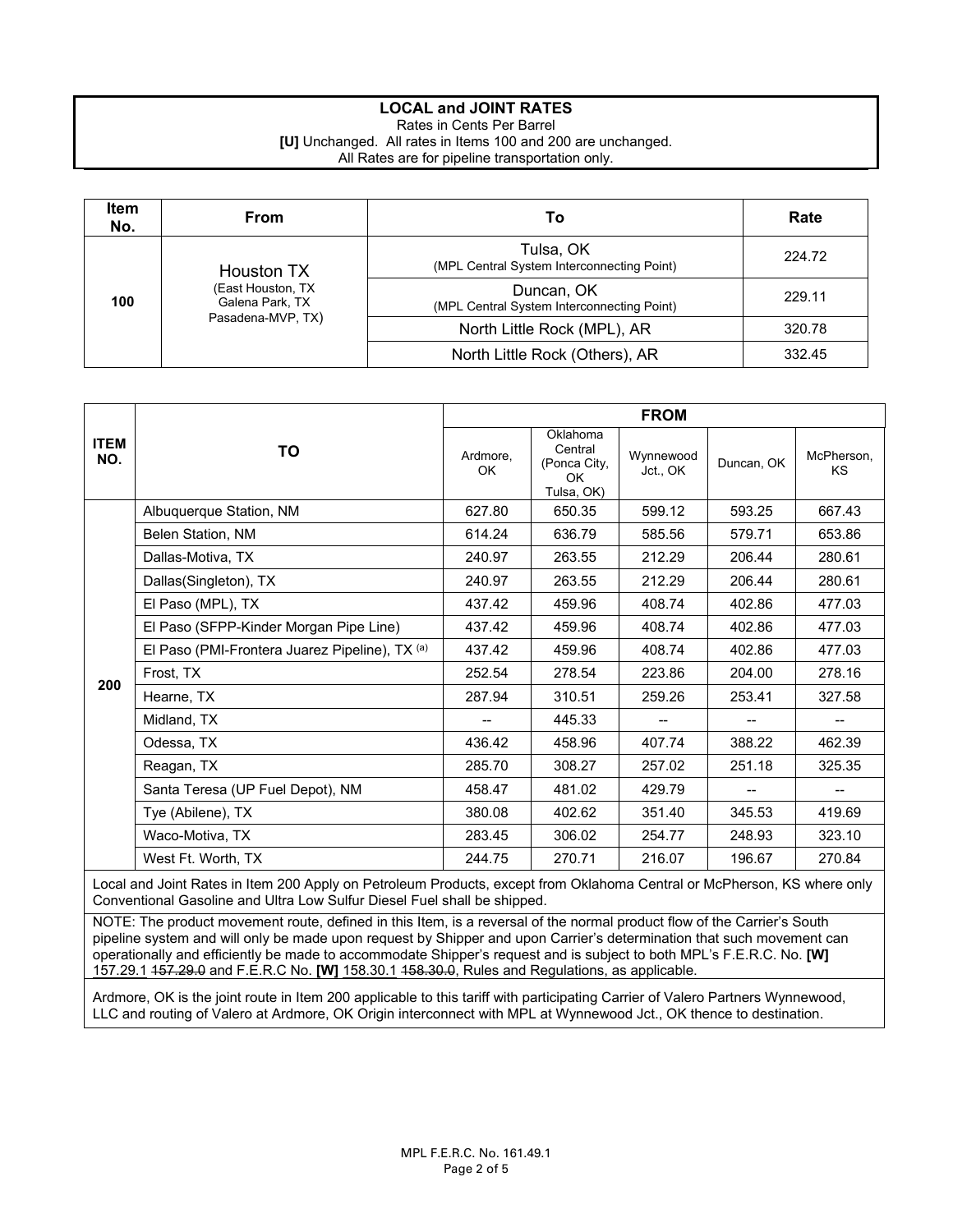#### **LOCAL RATES**

#### Rates in Cents Per Barrel **[U]** Unchanged. All Rates in Items 300, 310, 320, 340 and 350 are unchanged. All Rates are for pipeline transportation only.

| Rates in Item 300 apply on Petroleum Products. |                                     |                                                                                   |                     |        |  |  |
|------------------------------------------------|-------------------------------------|-----------------------------------------------------------------------------------|---------------------|--------|--|--|
| Item No.                                       | <b>From</b>                         | То                                                                                | <b>Product Type</b> | Rate   |  |  |
| 300                                            |                                     | MPL El Paso Jct. (formally Plains Pipeline, L.P.)<br>El Paso, TX (El Paso County) | All Products        | 434.83 |  |  |
|                                                | East Houston, TX<br>Galena Park, TX | SFPP, LP (Kinder Morgan Pipe Line)<br>El Paso, TX (El Paso County)                | All Products        | 434.83 |  |  |
|                                                | Pasadena-MVP, TX                    | Frontera Juarez Pipeline (PMI)<br>El Paso, TX (El Paso County) <sup>(a)</sup>     | All Products        | 434.83 |  |  |
|                                                |                                     | Santa Teresa (UP Fuel Depot), NM                                                  | All Products        | 470.52 |  |  |

| Rates in Item 310 apply on Petroleum Products. |                                     |                                                      |                     |        |  |  |
|------------------------------------------------|-------------------------------------|------------------------------------------------------|---------------------|--------|--|--|
| Item No.                                       | From                                | Т٥                                                   | <b>Product Type</b> | Rate   |  |  |
|                                                | East Houston, TX                    | <b>Belen Station</b><br>Valencia County, New Mexico  | All Products        | 650.28 |  |  |
| 310                                            | Galena Park, TX<br>Pasadena-MVP. TX | Albuquerque Station<br>Bernalillo County, New Mexico | All Products        | 676.57 |  |  |

| Rates in Item 320 apply on Petroleum Products.                                                                                                                                                                                                                                                         |                                                                                       |                                                                                                                  |        |  |  |
|--------------------------------------------------------------------------------------------------------------------------------------------------------------------------------------------------------------------------------------------------------------------------------------------------------|---------------------------------------------------------------------------------------|------------------------------------------------------------------------------------------------------------------|--------|--|--|
| Item No.                                                                                                                                                                                                                                                                                               | From                                                                                  | Τo                                                                                                               | Rate   |  |  |
|                                                                                                                                                                                                                                                                                                        | El Paso<br>El Paso County, TX                                                         | <b>Belen Station</b><br>Valencia County, New Mexico                                                              | 215.45 |  |  |
| 320                                                                                                                                                                                                                                                                                                    | (Marathon-El Paso Refinery or<br>HEP El Paso via El Paso<br>Station and El Paso(MPL)) | Albuquerque Station<br>Bernalillo County, New Mexico                                                             | 241.74 |  |  |
| Exception to MPL's F.E.R.C. No. [W] 158.30.1 458.30.0, Item 28-Transmix Handling and Item 30-Volume Corrections and<br>Tender Deductions – Section B: Petroleum Product quantities transported under this Item 320 herein will only be governed<br>by Section C of F.E.R.C. No. [W] 158.30.1 158.30.0. |                                                                                       |                                                                                                                  |        |  |  |
|                                                                                                                                                                                                                                                                                                        |                                                                                       | Exception to MPL's EERC No <b>IW1</b> 158 30.1 158 30.0 Item 95 Minimum Shinment: A shinment of 5,000 Barrels or |        |  |  |

Exception to MPL's F.E.R.C. No. **[W]** 158.30.1 158.30.0, Item 95-Minimum Shipment: A shipment of 5,000 Barrels or more of Petroleum Products of the same required specification shall be accepted for transportation under this Item 320.

| Rates in Item 340 apply on Petroleum Products. |                                               |                                                                    |       |  |
|------------------------------------------------|-----------------------------------------------|--------------------------------------------------------------------|-------|--|
| Item No.                                       | From                                          | Т٥                                                                 | Rate  |  |
| 340                                            |                                               | SFPP, LP (Kinder Morgan Pipe Line)<br>El Paso, TX (El Paso County) | 61.81 |  |
|                                                | El Paso Station<br>El Paso County, TX         | Santa Teresa (UP Fuel Depot), NM                                   | 64.77 |  |
|                                                | (Marathon-El Paso<br>Refinery or HEP El Paso) | Frontera Juarez Pipeline (PMI)<br>El Paso, TX (El Paso County) (a) | 61.81 |  |
|                                                |                                               | El Paso (MPL), TX (El Paso County)                                 | 36.50 |  |

| Rates in Item 350 apply on Petroleum Products. |                   |                                                                    |       |  |
|------------------------------------------------|-------------------|--------------------------------------------------------------------|-------|--|
| Item No.<br>Rate<br>From<br>Т٥                 |                   |                                                                    |       |  |
|                                                |                   | SFPP, LP (Kinder Morgan Pipe Line)<br>El Paso, TX (El Paso County) | 29.15 |  |
| 350                                            | El Paso (MPL), TX | Santa Teresa (UP Fuel Depot), NM                                   | 18.05 |  |
|                                                |                   | Frontera Juarez Pipeline (PMI)<br>El Paso, TX (El Paso County) (a) | 29.15 |  |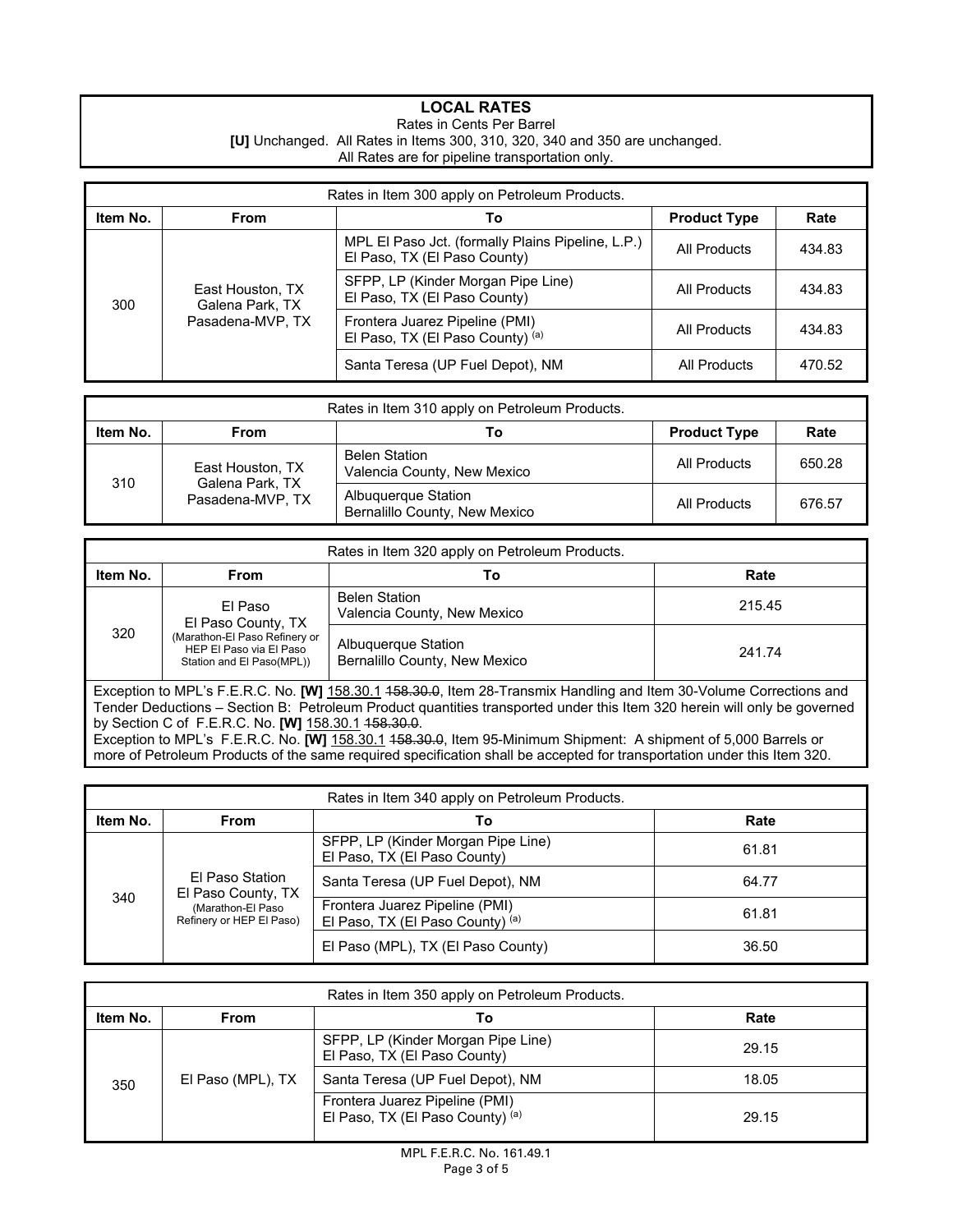|                                                                                                                                                                                                                                                  | <b>LOCAL RATES</b><br>Rates in Cents Per Barrel<br><b>[U]</b> Unchanged. All rates in this item are unchanged.<br>Rates in Item 360 apply on Diesel Fuel Only and are for pipeline transportation only. |            |        |  |  |
|--------------------------------------------------------------------------------------------------------------------------------------------------------------------------------------------------------------------------------------------------|---------------------------------------------------------------------------------------------------------------------------------------------------------------------------------------------------------|------------|--------|--|--|
| Item No.                                                                                                                                                                                                                                         | <b>From</b>                                                                                                                                                                                             | Т٥         | Rate   |  |  |
|                                                                                                                                                                                                                                                  | El Paso, TX                                                                                                                                                                                             | Odessa, TX | 375.30 |  |  |
|                                                                                                                                                                                                                                                  | 360<br>405.91<br>Tye (Abilene), TX                                                                                                                                                                      |            |        |  |  |
| The product movement routes, defined in this Item 360, are a reversal of the normal product flow of the Carrier's South<br>pipeline system and will only be made upon request by Shipper and upon Carrier's determination that such movement can |                                                                                                                                                                                                         |            |        |  |  |

operationally and efficiently be made to accommodate Shipper's request.

#### **PROPORTIONAL APPLICATION OF RATES**

**[U]** Unchanged. All rates in this item are unchanged.

Rates named in this Item are applicable on shipments to destination named herein on shipments for subsequent interstate transportation beyond by pipeline, subject to the rules and regulations in MPL's F.E.R.C. No. **[W]** 158.30.1 158.30.0, Supplements thereto and reissues thereof.

| Item No. | From               | Т٥                                       | Rate  |
|----------|--------------------|------------------------------------------|-------|
| 400      | Texas City, TX     | Pasadena, TX<br>(Harris County)          | 30.29 |
|          | (Galveston County) | MTH Pasadena, TX Jct.<br>(Harris County) | 33.42 |

Exception to MPL's F.E.R.C. No. **[W]** 158.30.1 4<del>58.30.0</del>, Item 28-Transmix Handling and Item 30-Volume Corrections and Tender Deductions – Section B: Petroleum Product quantities transported will be adjusted to allow for inherent losses, including but not limited to shrinkage, evaporation, interface losses and other losses. Shipper shall bear actual loss allowances and any transmix for said movements. The pipeline loss adjustment will be made on the basis of total quantities transported.

| <b>LOCAL RATES</b><br>Rates in Cents Per Barrel<br><b>[U]</b> Unchanged. All rates in this item are unchanged.<br>Rates in Item 410 are for pipeline transportation only. |                                      |                                                                                   |                  |  |  |
|---------------------------------------------------------------------------------------------------------------------------------------------------------------------------|--------------------------------------|-----------------------------------------------------------------------------------|------------------|--|--|
| Item No.                                                                                                                                                                  | <b>From</b>                          | To                                                                                | Rate             |  |  |
|                                                                                                                                                                           |                                      | Tulsa, OK<br>(MPL Central System Interconnecting Point)                           | 255.01           |  |  |
|                                                                                                                                                                           |                                      | North Little Rock (MPL), AR                                                       | 351.07           |  |  |
|                                                                                                                                                                           |                                      | North Little Rock (Others), AR                                                    | 362.74           |  |  |
|                                                                                                                                                                           |                                      | MPL El Paso Jct. (formally Plains Pipeline, L.P.)<br>El Paso, TX (El Paso County) | 465.12<br>465.12 |  |  |
| 410                                                                                                                                                                       | Texas City, TX<br>(Galveston County) | SFPP, LP (Kinder Morgan Pipe Line)<br>El Paso, TX (El Paso County)                |                  |  |  |
|                                                                                                                                                                           |                                      | Frontera Juarez Pipeline (PMI)<br>El Paso, TX (El Paso County) (a)                | 465.12           |  |  |
|                                                                                                                                                                           |                                      | Santa Teresa (UP Fuel Depot), NM                                                  | 500.81           |  |  |
|                                                                                                                                                                           |                                      | <b>Belen Station</b><br>Valencia County, New Mexico                               | 680.57           |  |  |
|                                                                                                                                                                           |                                      | Albuquerque Station<br>Bernalillo County, New Mexico                              | 706.86           |  |  |